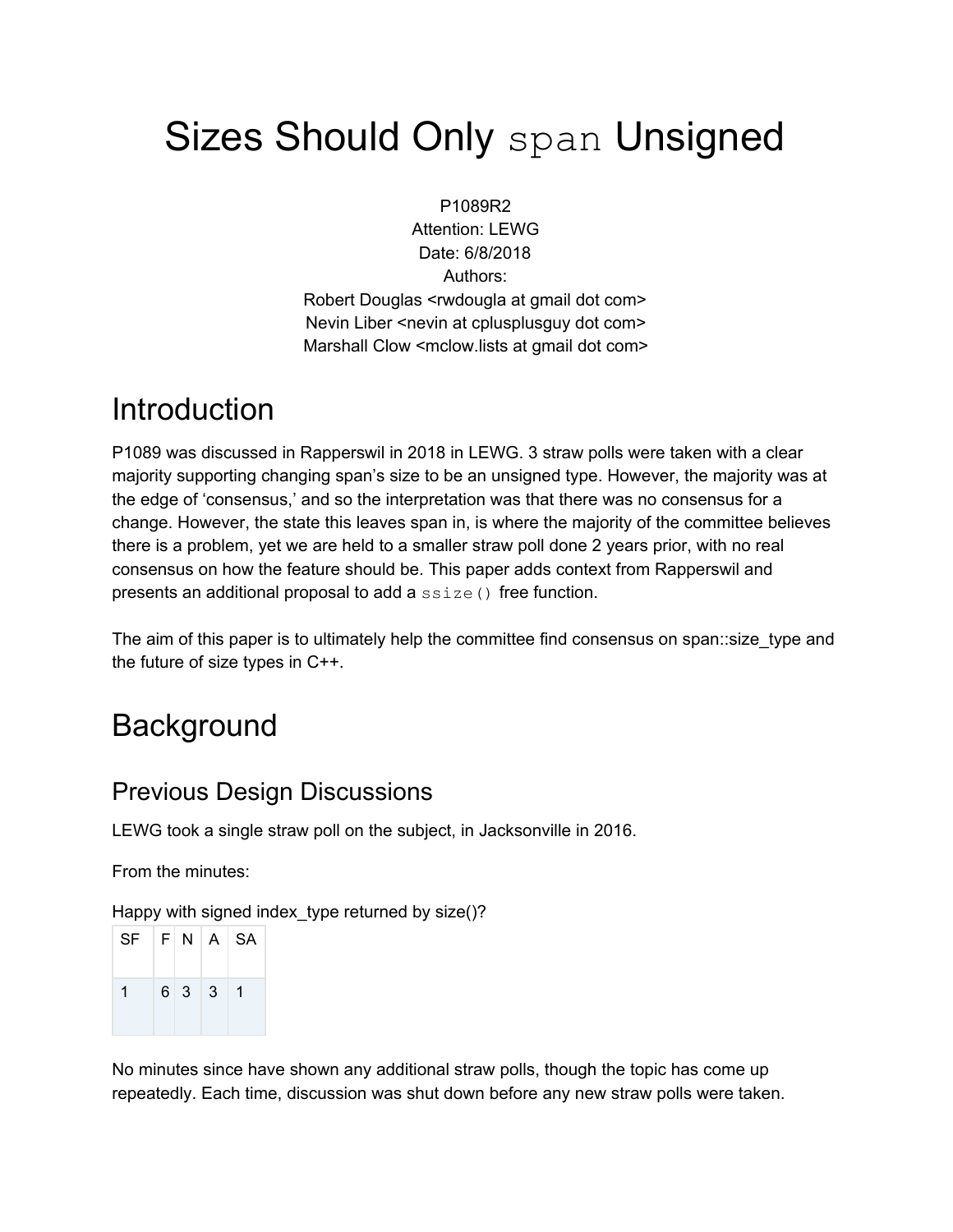7 to 4 is not generally a strong indication of consensus. 7 to 7 is not even a majority in favor. That no follow up discussion and debate have been allowed to happen since should cause alarm.

### Rapperswil 2018

Discussion of the previous version of this paper was done in Rapperswil with votes taken in LEWG.

LEWG Straw Poll #1: Do as the paper directs (option 1) - change span::index\_type to size\_t (and thus change span::size() accordingly)?

| $SF$ $F$ $N$ $A$ $SA$ |  |         |  |
|-----------------------|--|---------|--|
| 8                     |  | 7 1 4 5 |  |

LEWG Straw Poll #2: Would we like to investigate adding ssize() in some fashion?

| S<br>F          | F. | $N A$   SA         |          |
|-----------------|----|--------------------|----------|
| $7\overline{ }$ |    | $12 \mid 2 \mid 1$ | $\Omega$ |

LEWG Straw Poll #3: Do as the paper directs (option 1) and Forward to LWG for C++20?

| S<br>F      | F. |                 | N A SA |
|-------------|----|-----------------|--------|
| $12 \mid 3$ |    | $1\overline{5}$ | 5      |

From the minutes:

*(After discussion with the various subgroup chairs, the above is insufficient consensus for change. The topic will be raised in plenary and we will float the option to have an exhausting/time-consuming evening session in San Diego.)*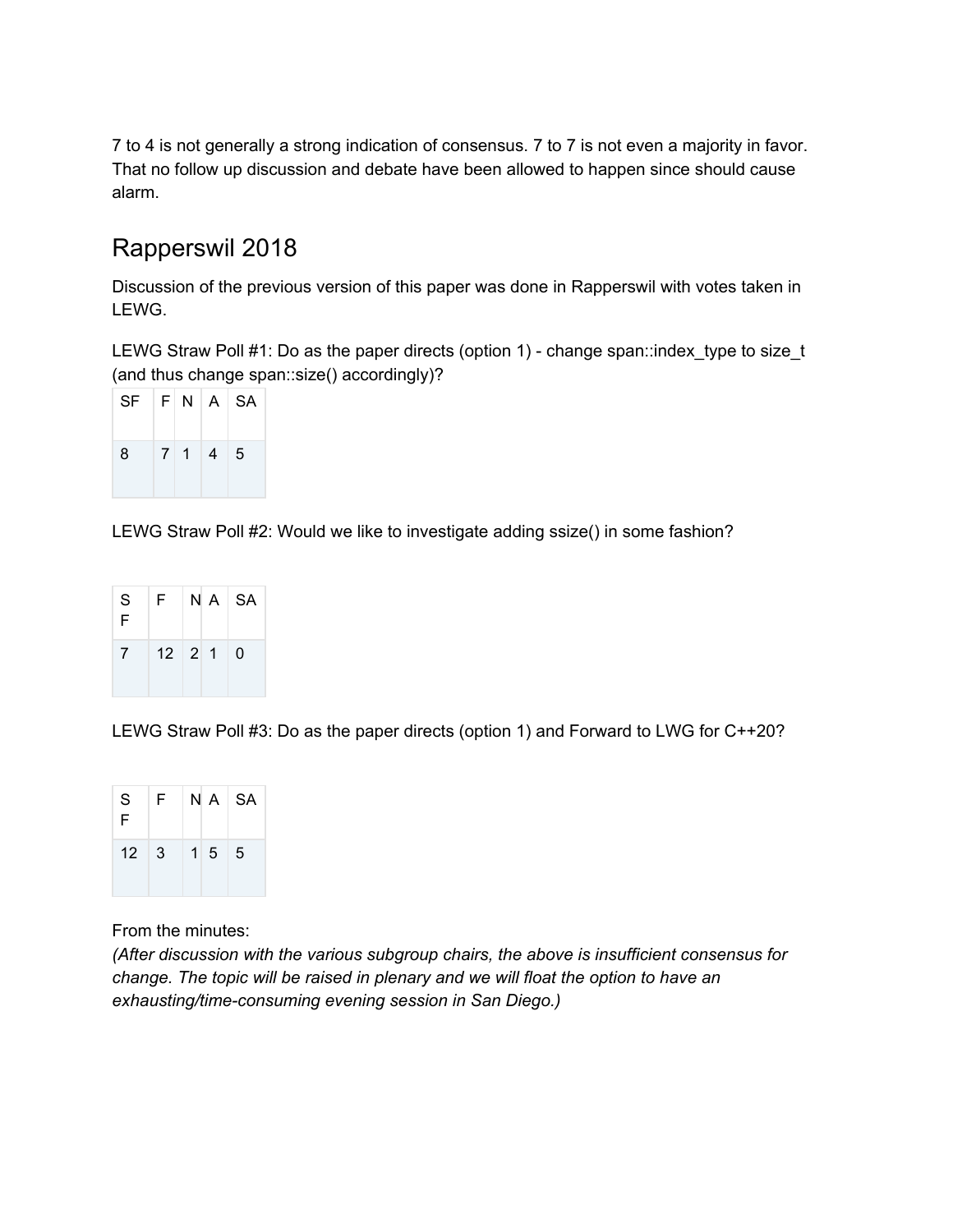### State of Span

span has a particularly unique feature, the template parameter  $\text{Extent.}$  This parameter is signed and given a special value of  $-1$ , in order to indicate that this view has a run-time provided size. Otherwise, the size of the view is that of this parameter. This is similar to basic string view's npos, except that basic string view::npos is unsigned.

As Extent is signed, so is span:: index type.

## User Feedback

An important part of the process, especially when skipping putting a new feature first into a TS, is to solicit for community feedback and reopen discussions based on that feedback.

From experience in integrating span into a production code base, it is observable that conflicts between span::index type versus vector, string view, and sizeof(T) are prevalent. Changing span::index type to size t reduces the number of static casts needed for type conversion warnings by about 90-95% in this code base. The single remaining source of most conversions is with Posix's read() function, which returns a count of bytes, or a negative number as an error code.

Also, GSL's span tests incorporate 33 uses of narrow cast, to convert various container sizes to ptrdiff  $t$  for comparisons.

Even the current C++ Working Draft (N4741) needs normative wording utilizing static cast to make as bytes and as writeable bytes work. This is done for conversions to Extent, but the problem becomes quickly obvious with a decent warning level.

We understand the desire to use a signed type, because in C++ the unsigned integer types have closed arithmetic (it wraps) while the signed integer types do not. However, both  $size of$ and the standard library long ago chose unsigned types (usually  $size t$ ) to represent sizes and the only thing worse than using a type with closed arithmetic is mixing types. This both breaks consistency with the rest of the standard library and is a pain point due to all the casting required to use it.

### Examples

Handling Network Traffic

```
class MyMessageHeader {};
void handleMessage(span<const char> message)
```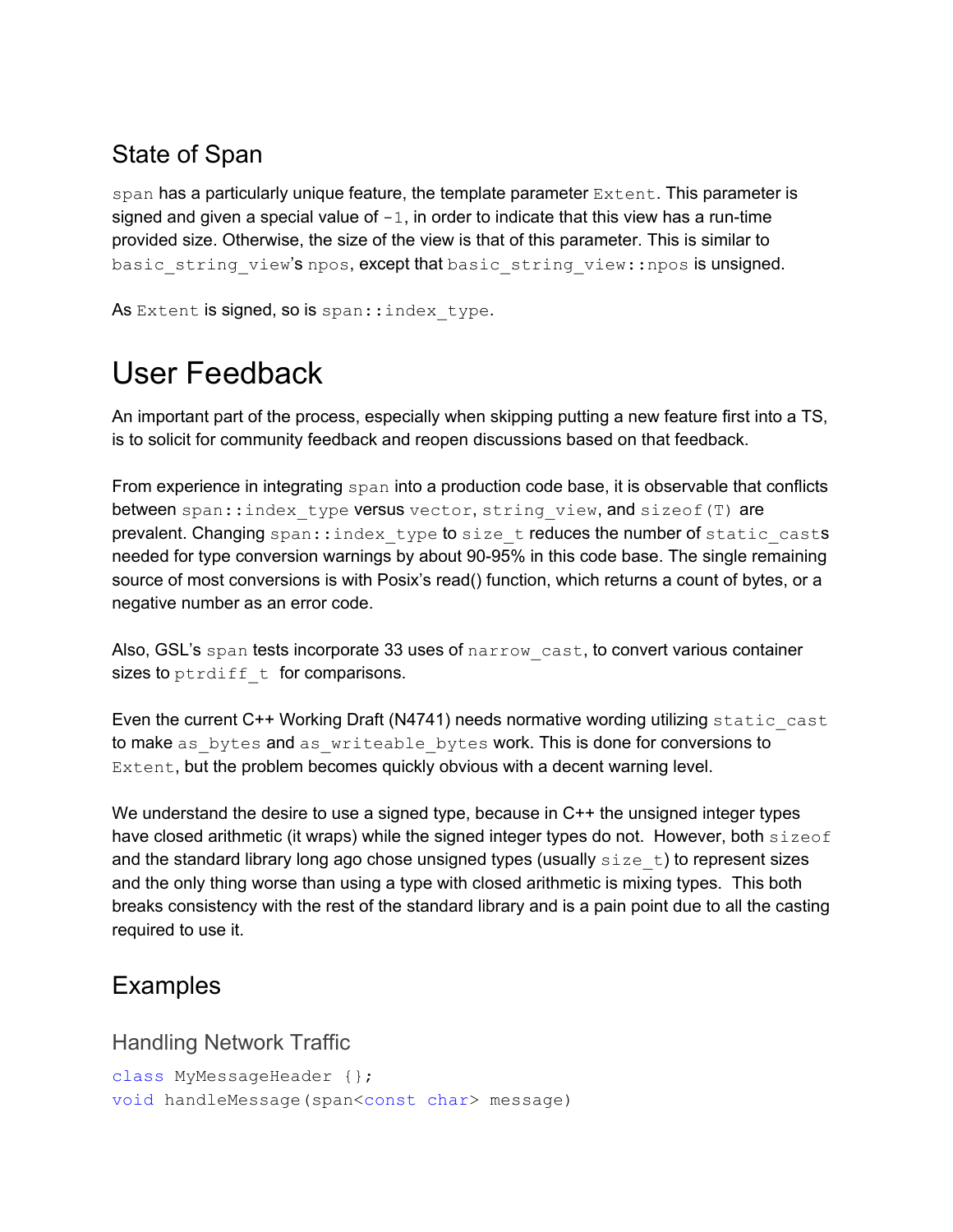```
{
 // Warning: Comparison of signed and unsigned types
 if (message.size() >= sizeof(MyMessageHeader))
 {
   MyMessageHeader const* hdr
     = reinterpret cast<MyMessageHeader const*>(message.data());
 }
}
```
#### Bytes to ASCII text

```
class Key {};
Key getKey(span<char const> orig);
span<char const> getValue(span<char const> orig);
enum class ValueType { Text, Binary };
ValueType valueType(Key key) { return ValueType::Text; }
template<typename HandlerT>
void parse(span<char const> buffer, HandlerT handler)
{
 Key key = qetKey(buffer);
  span<const char> value = getValue(buffer);
  switch (valueType(key))
  {
  case ValueType::Text:
   // Warning: narrowing conversion
   handler(string view{value.data(), value.size()});
  case ValueType::Binary: // Omitted for brevity
   break;
  }
}
```
## Design Discussion

3 options should be considered:

- 1) Change index type to be unsigned. Suggest: size  $t$  to directly match basic\_string\_view::size\_type.
- 2) Change both index type and Extent to be unsigned. Make dynamic extent numeric limits<index type>::max()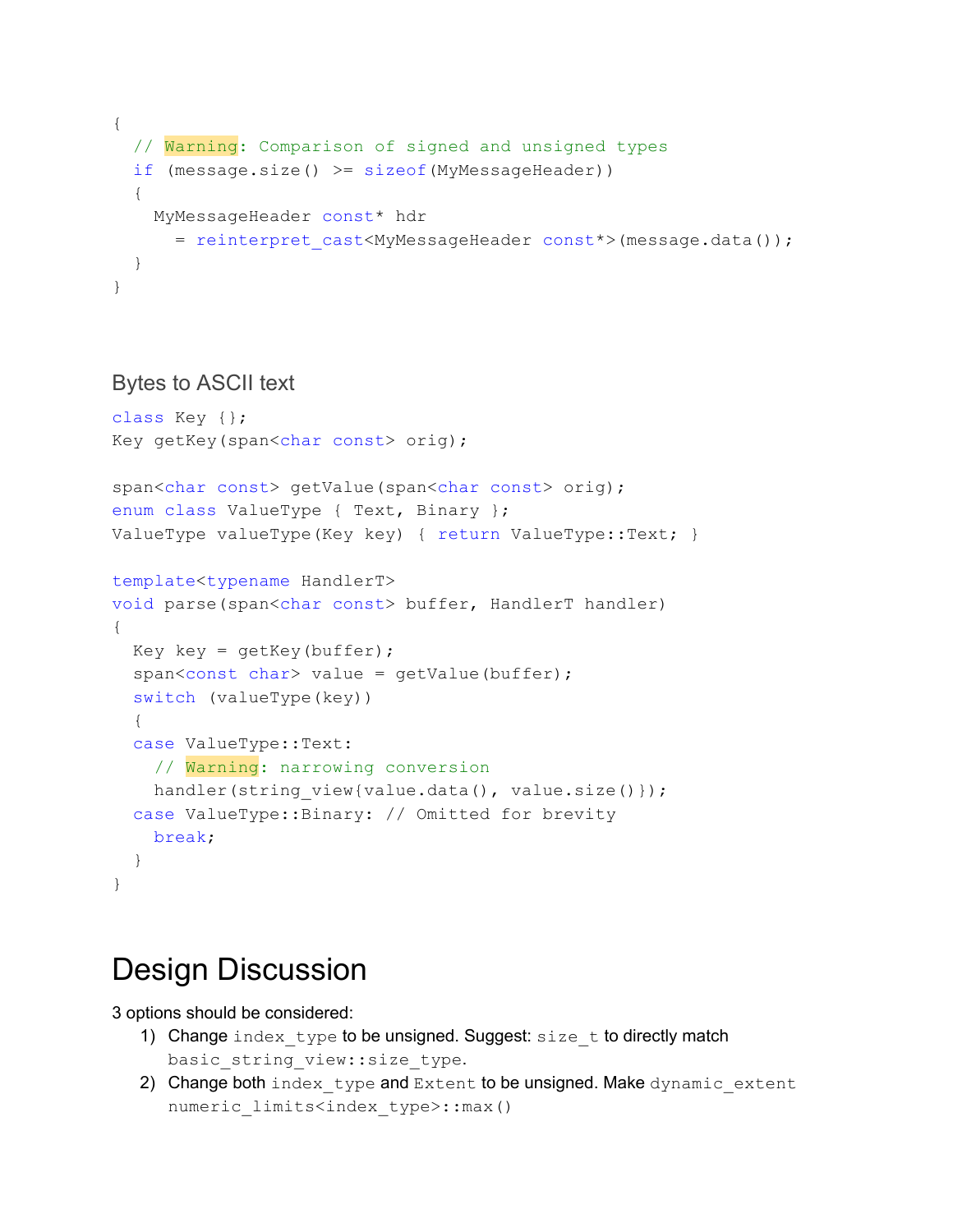- 3) As another option, we may consider breaking out dynamic span into a separate type and remove dynamic extent altogether, however that wording is not provided at this time.
- 4) (Another option would be to take this out of C++20 and put it in Lib Fund, but I'm not sure we dare actually say that)

Option 1 is the simplest means, given the state of N4741, to get type of  $size()$  back in line with the rest of the standard. However, it also creates a discrepancy internal to  $\text{span}\langle\cdot\rangle$ , via Extent **as** size().

Option 2 builds upon Option 1 and gets span in full parity to the rest of the standard, but is simply a larger design change. From the changes to the proposed wording, though, this an overall simplification of the specification through simplified requirements, eliminated ill-formed condition, and removed static casts.

Option 3 can be taken in addition to either Option 1 or Option 2, or held entirely standalone. This was asked for by LEWG and so presented, here.

### Proposal 1

Change span synopsis **[span.overview]** paragraph 5 using index type =  $\frac{\text{p} t}{\text{p} t}$ th  $\frac{\text{p}}{\text{p} t}$ size t;

## Proposal 2

| Change [span.syn] |                                                                                               |
|-------------------|-----------------------------------------------------------------------------------------------|
|                   | inline constexpr <b>ptrdiff</b> tsize t dyanmic extent =                                      |
|                   | -inumeric limits <size t="">::max();</size>                                                   |
|                   | template <class elementtype,="" extent="" ptrdiff="" t=""></class>                            |
| class span;       |                                                                                               |
|                   | template <class class="" ptrdiff="" t="" t,="" tsize="" u,="" x,="" y=""></class>             |
|                   | constexpr bool operator == (span <t, <math="">X &gt; 1, span<u, <math="">Y &gt; r);</u,></t,> |
|                   | template <class class="" ptrdiff="" t="" t,="" tsize="" u,="" x,="" y=""></class>             |
|                   | constexpr bool operator!=(span <t, <math="">X &gt; 1, span<u, <math="">Y &gt; r);</u,></t,>   |
|                   | template <class class="" ptrdiff="" t="" t,="" tsize="" u,="" x,="" y=""></class>             |
|                   | constexpr bool operator< (span <t, x=""> 1, span<u, y=""> r);</u,></t,>                       |
|                   | template <class class="" ptrdiff="" t="" t,="" tsize="" u,="" x,="" y=""></class>             |
|                   | constexpr bool operator <= (span <t, x=""> 1, span<u, y=""> r);</u,></t,>                     |
|                   | template <class class="" ptrdiff="" t="" t,="" tsize="" u,="" x,="" y=""></class>             |
|                   | constexpr bool operator>(span <t, x=""> 1, span<u, y=""> r);</u,></t,>                        |
|                   | template <class class="" ptrdiff="" t="" t,="" tsize="" u,="" x,="" y=""></class>             |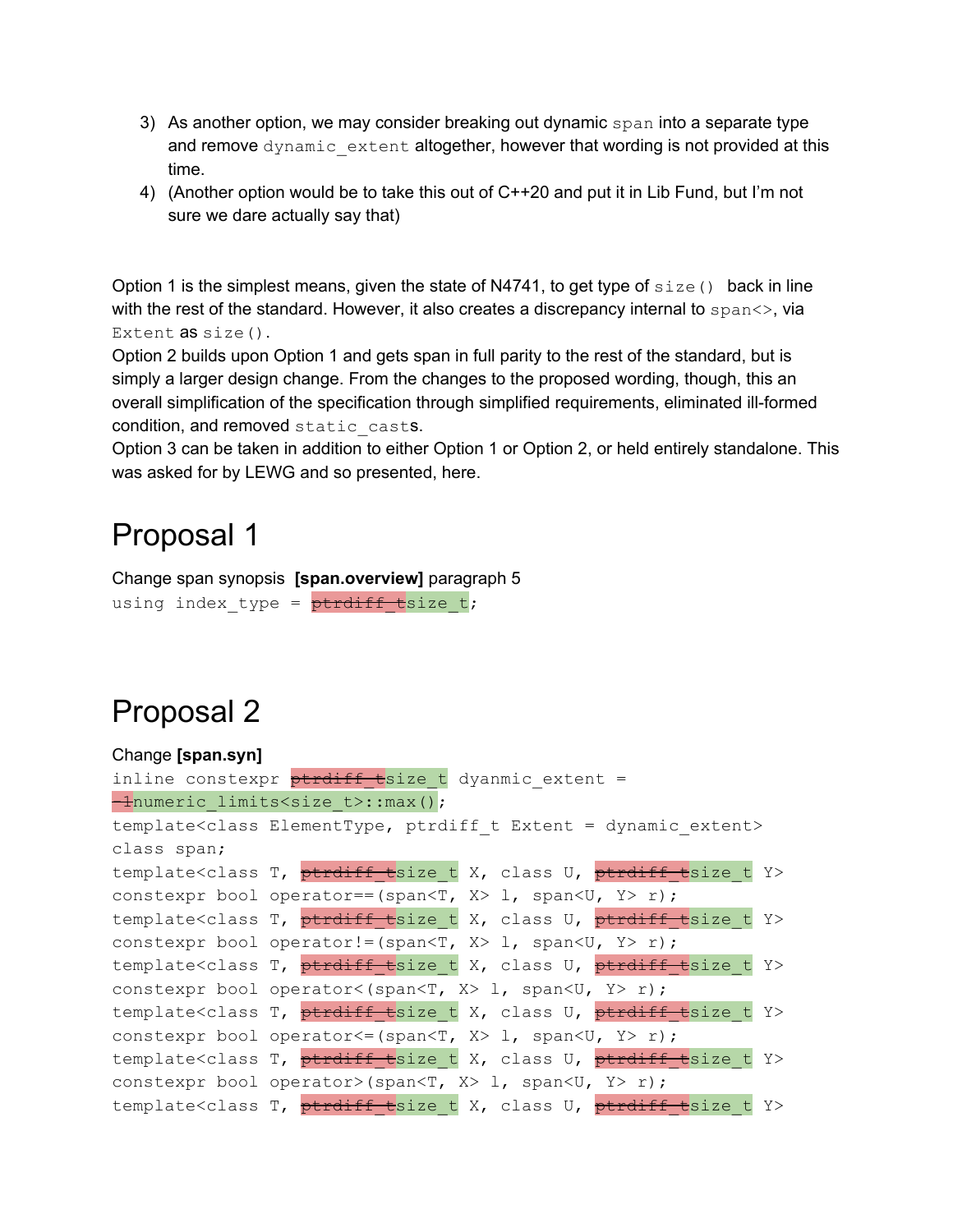```
constexpr bool operator>=(span<T, X> l, span<U, Y> r);
template<class ElementType, ptrdiff tsize t Extent>
span<const byte,
Extent == dynamic extent ? dynamic extent
: static cast<ptrdiff t>(sizeof(ElementType)) * Extent>
as bytes(span<ElementType, Extent> s) noexcept;
template<class ElementType, ptrdiff_t Extent>
span<br/>byte,
Extent == dynamic extent ? dynamic extent
: static cast<ptrdiff t>(sizeof(ElementType)) * Extent>
as writable bytes(span<ElementType, Extent> s) noexcept;
```
Change span synopsis **[span.overview]**

3 If Extent is negative and not equal to dynamic extent, the program is ill-formed.

```
template<class ElementType, ptrdiff tsize t Extent = dynamic extent>
class span {
using index type = \frac{\text{ptrdiff}}{\text{t}}size t;
template<class OtherElementType, ptrdiff tsize t OtherExtent>
constexpr span(const span<OtherElementType, OtherExtent>& s)
noexcept;
template<ptrdiff tsize t Count>
constexpr span<element type, Count> first() const;
template<br />
btemplate<br />
b<br />
t Count>
constexpr span<element type, Count> last() const;
template<ptrdiff tsize t Offset, ptrdiff tsize t Count =
dynamic_extent>
constexpr span<element_type, see below > subspan() const;
```
#### Change **[span.sub]**

template<ptrdiff tsize t Count> constexpr span<element type, Count> first() const; 1. *Requires:*  $0 \leq C$  Count  $6 \leq C$  Count  $\leq$  size().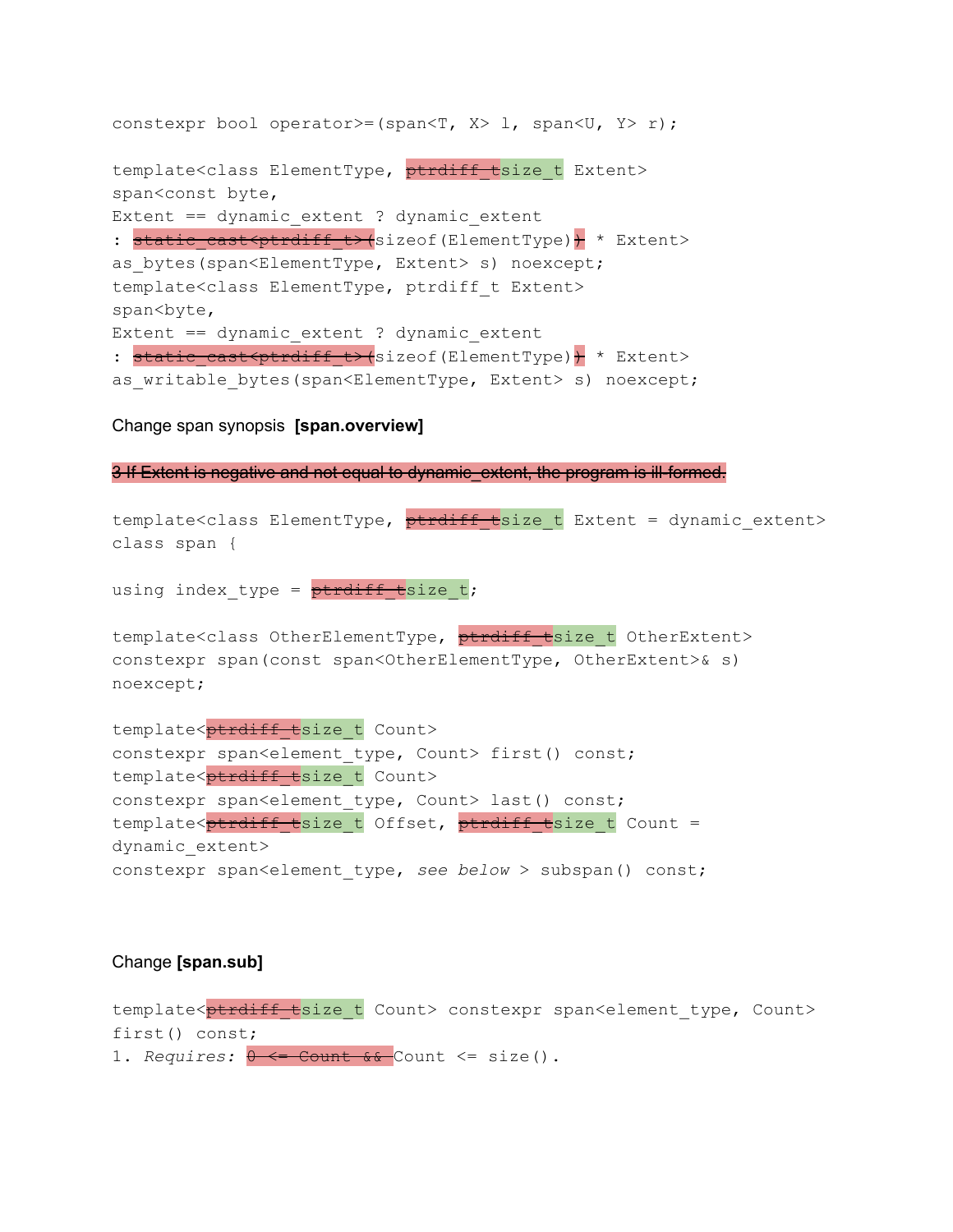template< $p$ trdiff tsize t Count> constexpr span<element type, Count> last() const; 3. Requires:  $\theta \leftarrow$  Count & Count <= size(). template<ptrdiff tsize t Offset, ptrdiff tsize t Count = dynamic\_extent> constexpr span<element\_type, *see below* > subspan() const; 5. *Requires:*  $(0 \leq$  Offset && Offset  $\leq$  size() && (Count == dynamic\_extent  $\parallel$  Count >= 0 && Offset + Count <= size()) 8. *Requires:*  $0 \le \text{count } 6 \le \text{count} \le \text{size}$ . 10. *Requires:*  $\theta \leftarrow \text{count} \& \text{count} \leftarrow \text{size}()$ . 12. *Requires:*  $(0 \leq \text{offset} \ \& \text{offset} \leq \text{size}()$ && (count == dynamic\_extent ||  $\frac{count}{x} = 0$  && offset + count <= size()) Change **[spam.elem]** 1. *Requires:*  $0 \leftarrow \text{idx}$  & idx < size(). Change **[span.comparison]** template<class T, ptrdiff tsize t X, class U, ptrdiff tsize t Y> constexpr bool operator==(span<T,  $X > 1$ , span<U,  $Y > r$ ); template<class T, ptrdiff tsize t X, class U, ptrdiff tsize t Y> constexpr bool operator!=(span<T,  $X > 1$ , span<U,  $Y > r$ ); template<class T, ptrdiff tsize t X, class U, ptrdiff tsize t Y> constexpr bool operator<(span<T, X> 1, span<U, Y> r); template<class T, ptrdiff tsize t X, class U, ptrdiff tsize t Y> constexpr bool operator <= (span<T,  $X$ > 1, span<U,  $Y$  > r); template<class T, ptrdiff tsize t X, class U, ptrdiff tsize t Y> constexpr bool operator>(span<T, X> 1, span<U, Y> r); template<class T, ptrdiff tsize t X, class U, ptrdiff tsize t Y> constexpr bool operator>=(span<T,  $X> 1$ , span<U,  $Y> r$ );